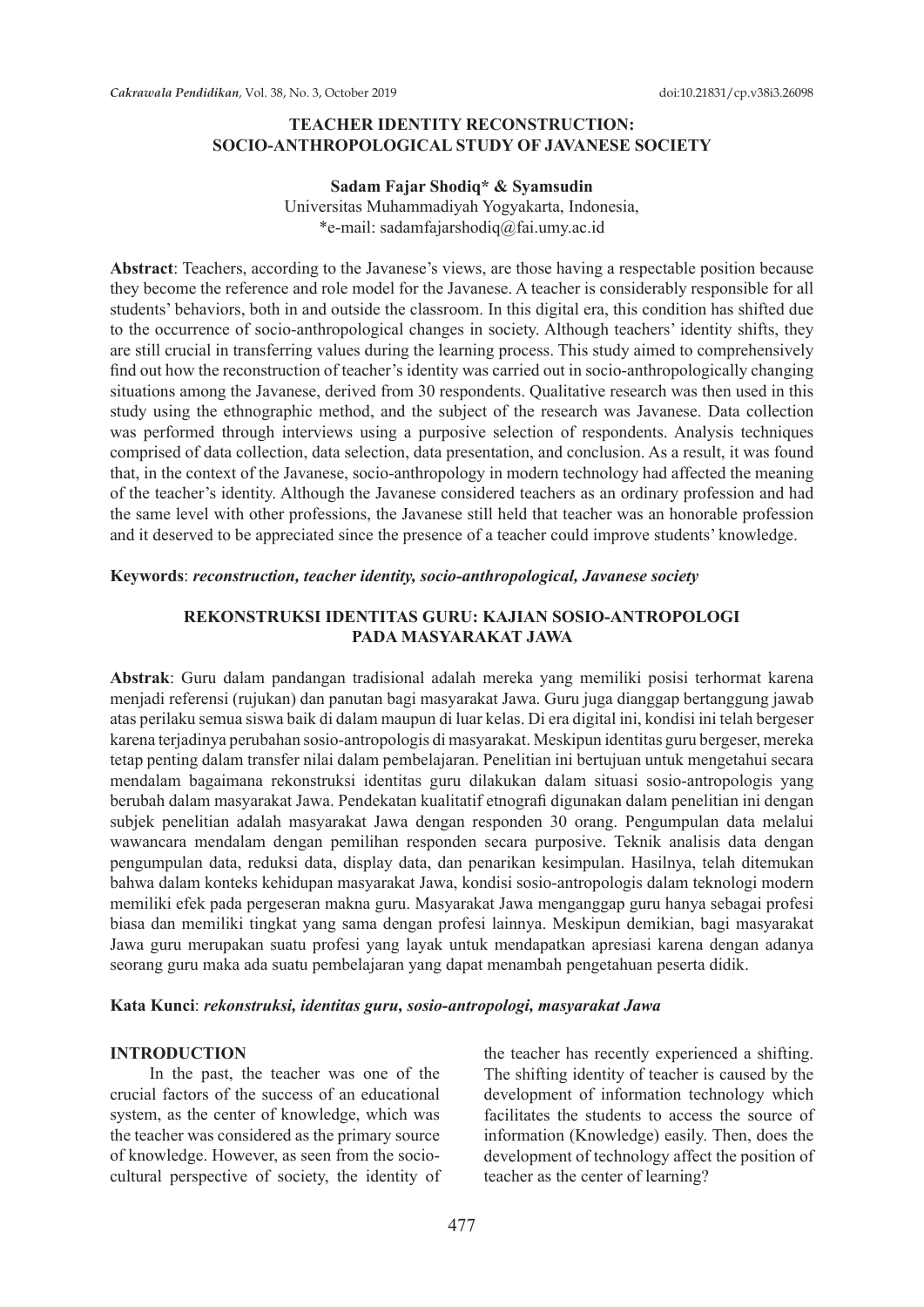Nowadays, the disruption of the Industrial Revolution 4.0 starts to penetrate education (Ellahi, Khan, & Shah, 2019; Wagiran, Pardjono, Suyanto, Sofyan, Soenarto, & Yudantoko, 2019). At past, teachers' role was the center of learning, where students required assistance in the learning process or students needed assistance while they faced any difficulty in learning (Avidov & Forkosh, 2018). Education in the digital era is quite complex where educators should always upgrade their knowledge and should be able to position themselves as central of knowledge or sources of information so that positive image of the teachers' identity will not be displaced by technology. Educators should have skills in teaching, sufficient knowledge, and other competencies. Moreover, they should also have skills in information technology, which is later essential to meet students' need in the digital era (Wagiran, et. al., 2019).

As the digital era keeps growing, and technology is getting more advancement, at the same time, these affect the identity of teachers itself. Meanwhile, it is such a stereotype among Javanese that teacher is a profession which should be respected since the teacher is considered as the front liner to enlighten the nation life.

Voinea & Toader (2014) explained that complex reformation is able to make the education system in the society who are living with knowledge and communication to comply with the rules in contemporary society. It, somehow, impacts directly to the role, competence, and the academic career of the teacher as it should be. The didactic professionalism of a teacher must be formulated so that all science specialists are able to define the standards of professionalism in the education field. For Javanese, still tightly maintaining their culture and character as friendly, polite, and gentle people, they believe that teacher is a respectable profession as the term of "*guru*" (teacher) in Javanese means "*digugu dan ditiru*" (to be believed, and imitated) (Towaf, 2016). In other words, the teacher should become the role model for students, as well as the center of the education process.

Akkerman & Meijer (2011) expressed that a teacher's performance is enjoyable to be discussed, especially about how the teacher works, and the identity of the teacher itself is. Teacher identity over the past 20 years has become an interesting topic to be discussed in research publications (Schutz, Francis, & Hong, 2018). It even often becomes a chapter in the research handbook on teacher education; the handbook that can be used as a reference of how a teacher in mastering educator's competencies, so that he or she can become a professional educator.

New teachers in the present era should have a right role in the education process, such as reanalyzing the former role of traditional teachers, having code of ethics, one of which can play an advisory role. It means that new teachers should be able to position themselves as the center of education when technology has penetrated the world of education so that teachers' cognitive, affective, and psychomotor operate in ensuring that each word delivered includes advice and gives a benefit (Sardabi, Biria, & Golestan, 2018).

Learning about the teacher's identity is how to understand a teacher, trying to have past and present teaching experience (Araujo, Rodrigues, Pietri, & Santiago, 2018). Teacher education is still imperfect or even failed to upgrade the quality of teachers, especially on how they should behave and act for their contribution to contemporary society. Araujo, et. al. (2018) describe their research on how a student explains about the way experienced teacher teaches the students, and the assumptions perceived or received by the students are how the active participation of students and teachers in building concrete curriculum contexts and interactions between experienced teachers and students in order to promote opportunities, conceptualize learning concept on how teacher and student should conduct dynamic learning process that can connect between past and present experiences, and project learning processes about their own identity as student and teacher.

The identity of a teacher, previously Javanese known, is a profession becoming the front liner in realizing Indonesian's mission through the youth. However, the recent development of technology contributing to massive changes has infiltrated education. One of them is by creating a different perspective on the teacher's identity. Thus, the investigation on this topic is significantly worthed doing, especially on whether or not the advance of technology will shift the role of teachers.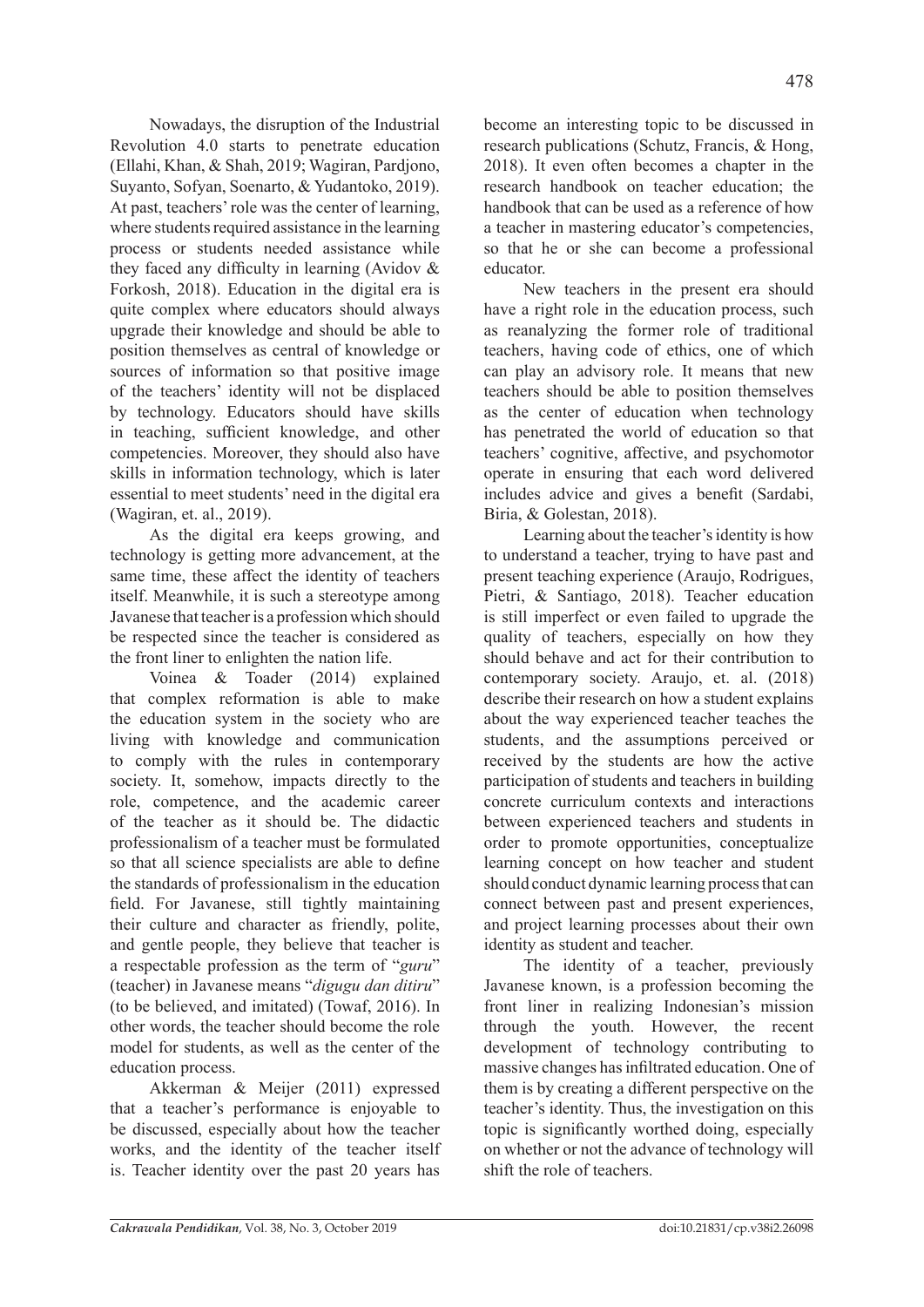This study is proposed to contribute and provide an understanding of how teacher's identity in the perspective of Javanese. Further discussion is, as well as give a concept of teacher's identity providing knowledge, skills and direct experience in daily life so that it provides an understanding for the community, especially the Javanese about the substantial nature of the teacher as the agent of change in society (Brown & Heck, 2018). Further, this article tries to show how to stimulate teachers' intention in accordance with the age in order to improve their professionalism and competencies, escalate their spirit having a role on students' emotion, commit in an education institution, and prioritize code of ethics in teaching.

This study aimed to see how teacher explores the use of social media (technology) because it affects the views of the community about the identity of the teacher itself. The use of information media is intended to find whether the use is in the framework of the professionalism of the teacher, or just for the personal gain. The impact influences the views of Indonesian people, especially Javanese, who still carry out the customs and culture of their ancestors about how the character of an educator should be.

### **METHOD**

This research applied qualitative research using the ethnographic method, where the researcher intentionally tried to interpret the perspective of a social group, the Javanese, mainly in Central Java and Yogyakarta about teacher competence. Then, the subject of this research was residents of Central Java and Yogyakarta by the purposive sampling method in selecting its respondents, which the age was limited between 20-60 years old with the respondent distribution in the Table 1.

**Table 1. Respondent Distribution**

| Category | Sub-<br>category | Frequency |               |
|----------|------------------|-----------|---------------|
|          |                  | Total     | $\frac{6}{9}$ |
| Gender   | Male             | 19        | 54.3          |
|          | Female           | 16        | 45.7          |
| Age      | $20 - 30$        | 5         | 14.3          |
|          | $31 - 40$        | 7         | 20            |
|          | $41 - 50$        | 16        | 45.7          |
|          | 50-60            |           | 20            |

| Category    | Sub-<br>category | Frequency |               |
|-------------|------------------|-----------|---------------|
|             |                  | Total     | $\frac{0}{0}$ |
| Domicile    | Central Java     | 20        | 57.1          |
|             | Yogyakarta       | 15        | 42.9          |
| Residential | Rural            | 21        | 60            |
| area        | Urban            | 14        | 40            |

Data collecting method used in this research was the in-depth interview, documentation, and observation. To obtain measured data, the research, thus, used test of data credibility by research extension and source triangulation by interviews. Data analysis employed the theory of Miles and Huberman (Miles, Huberman, & Saldana, 2014), where the researcher collected data obtained from interview to respondents. Later, data was reduced into several categories. After obtaining data suitable with an instrument having been designated, the researcher presented data of research's finding descriptively, focusing on interpretation on teacher's professionalism as an educator under the Javanese's social perspective. Therefore, it could be the teacher's identity. Following step provided the conclusion of research's finding and some recommendations.

### **RESULT AND DISCUSSION Result**

 A qualitative approach was used in this study to see the teacher's identity naturally in Javanese society. To obtain measured and comprehensive data, the research, thus, used variative respondent by an in-depth interview. Initially, identity was considered as a singular entity having inter-individual continuation, but it, here, does not mean replacing previous and current teacher's identity. The point is that we cannot replace either initial or current teacher's identity since the fundamental identity of teacher is a profession aimed to transfer of knowledge and transfer of values in enlightening nation's life.

There are four indicators in viewing teacher's identity in the Javanese views, comprising of competence, pedagogical, professional, social, and personality (RoI, 2005). Socio-culturally, based on the concept of traditional Javanese, teacher is a distinguished and honorable profession. It is revealed from the word "guru" abbreviated in Javanese,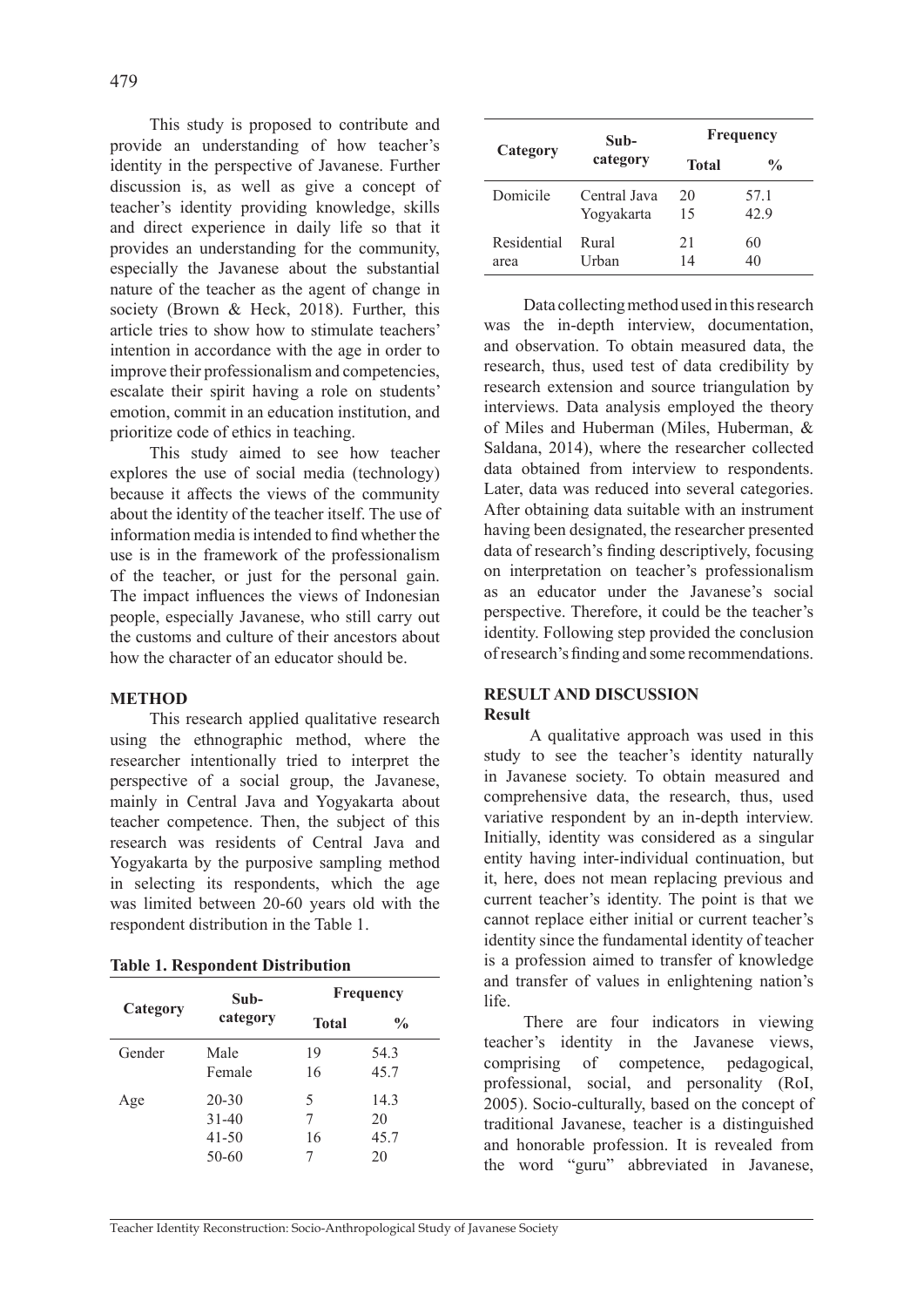according to *Kerata Basa* or *Jarwa Dhosok*, as "*digugu lan ditiru*" (being role model and taken as a good example) (Towaf, 2016). By holding the definition of *Kerata Basa*, a teacher is a highly respected person and profession in the traditional Javanese. They then become a role model for society since they have the expertise, competency, and behavior suitably as a role model. Thus, being a teacher must fulfill some criteria in depicting such an ideal portrayal derived from traditional Javanese. Table 2 is the result of the interview with respondents the researchers have summarized.

The result of the interview demonstrates that teacher's identity, based on the Javanese views, showed with competencies owned by the teacher, was under good condition. Also, this finding of the research showed that teacher's identity, according to the Javanese views, in the new Industrial Revolution 4.0 age had shifted, though it was insignificant. Typically, the Javanese still preserve their gentle, friendly, and courteous customs and culture. These good characters have a role in viewing the teacher's identity in the recent era. However, the Javanese apparently assume that whatever it is, the profession of a teacher is feasible to gain respectful appreciation since the teacher is a profession becoming the front liner in enlightening nation's life.

Views concerning on teacher's identity derived from the Javanese perceived, mainly residents in Yogyakarta and Central Java postulate that the professional identity of teacher could not be attached with modern technology whatsoever. Though technology provides information quickly, it will find difficulty in transferring values to students. Therefore, no matter how digital is developing, the Javanese views on teacher's identity remain the same that the teaching profession should be respectfully appreciated.

| <b>Indicators</b>             | <b>Interview Result</b>                                                                                                                                                                                                                                                                                                                                                                                                                                                                                                                                                                                                                     |  |
|-------------------------------|---------------------------------------------------------------------------------------------------------------------------------------------------------------------------------------------------------------------------------------------------------------------------------------------------------------------------------------------------------------------------------------------------------------------------------------------------------------------------------------------------------------------------------------------------------------------------------------------------------------------------------------------|--|
| Pedagogical Competence        | 1. Majority of the teacher was considered having the ability to master<br>students' characteristics based on the physical, moral, social, cultural,<br>emotional, and intellectual aspect.<br>2. Majority of the senior teacher was considered having the ability to<br>master information technology and communication for the interest of<br>commencing education development activity.<br>3. Majority of the teacher was considered to develop students' potency to<br>actualize various potencies possessed.<br>4. Majority of the teacher was considered having the ability to effectively,<br>emphatically, and mannerly communicate. |  |
| Professional Competence       | 1. The teacher was considered as a person mastering structured and<br>conceptualized science and clear science thinking.<br>2. The senior teacher was partly considered more creative.<br>3. Majority of teacher could reflect his/her activity in his/her life.                                                                                                                                                                                                                                                                                                                                                                            |  |
| Social Competence             | 1. Majority of the teacher was able to orally, written communication and<br>better sign,<br>2. Part of the teacher used information and communication technology<br>functionally.<br>3. Majority of the teacher was able to socialize effectively among<br>educators, educational staff, head of education unit, parents/custody of<br>students.<br>4. Majority of students was able to mannerly socialize with surrounding<br>people by complying with governing norms and value system.                                                                                                                                                   |  |
| <b>Personality Competence</b> | 1. Most teachers had a stable, mature, dignified, dynamic, and noble<br>attitude, becoming a role model of others.<br>2. Majority of the teacher had respectful behaviour to others.<br>3. Some teachers were able to understand various aspect of himself/herself,<br>either positive or negative.                                                                                                                                                                                                                                                                                                                                         |  |

**Table 2. The Result of Interpretation Interview with Respondents**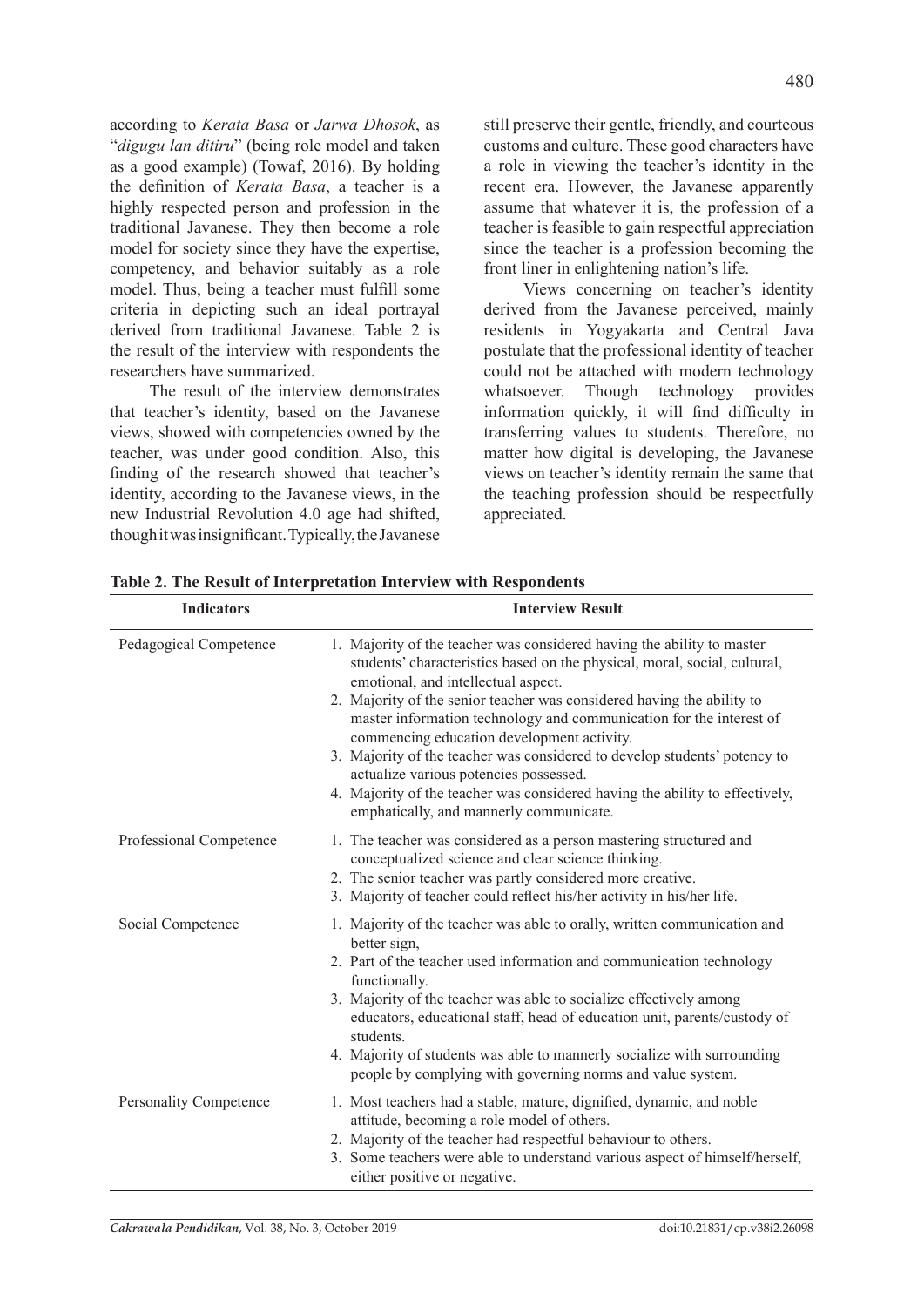## **Discussion**

# *Teacher Competence: Shifting Identity of Teacher*

Teaching is a profession of having individually distinct characteristic (Carpenter, Kimmons, Short, Clements, & Emmett, 2019). While teaching, a teacher does not only have relatively short time working in Educational institution, but definitely, also deals with a co-worker who does not have interest in this particular profession, being teacher, or having an objective to be a professional teacher. This circumstance then turns as a determining factor to achieve competency of a professional teacher. Professionalism is a significantly crucial and primary factor in the development of teacher's quality, affecting in any professional teacher's identity as well. As a result, he or she will sensitively sense satisfaction in working. An identity of a professional teacher can be seen from his or her ability to have something that he or she can contribute to society or manage holistic development of his or her students. Besides, the teacher's identity has a sophisticated means of social interaction with others. This kind of social interaction can bridge mutual interaction in order to display opportunity and challenge in the development of the teacher's identity.

Furthermore, the teacher's identity is influenced by two factors, professionalism and personality (Danielewicz, 1952). Unfortunately, there were few types of research discussing those factors, and even those two factors, professionalism, and personality, are sometimes considered differently. In fact, as an emotional state is involved within, professionalism and personal can be intercrossing, admittedly difficult to be avoided. It is suggested that when a teacher interacts into social media, he or she should focus on his or her professional teacher's identity rather than his or her personal identity (Craig, Zou, & Curtis, 2017). A teacher can efficiently utilize his or her experience and life principle in the learning process (Lucy, 2016), so a teacher can provide a realistic portrayal of a particular condition to his or her students. Experience-based learning will be much more useful for students since they can formulate the solution of various life issues, usually happened in the surrounding. Consequently, students will be completely ready to interact within society after they are graduated from a formal educational institution, having equipped with experience and life principle taught by their teacher.

Research results showed that in the aspect of pedagogic competence, the senior teacher was considered having the ability to master information technology and communication. It will have an impact on student control inside and outside the classroom. Even though, in this current age of digital realm, a new challenge for the teacher is the existence of social media (Miskiah, Suryono, & Sudrajat, 2019). It can be a severe obstacle for the teacher in shaping his or her student's behaviour. Those teachers failed to pass this challenge are due to lack of understanding concerning on information context received and published. Subsequently, it can make not only a teacher losing his or her job, but also change public perception on teacher's identity slightly different, because of inability to keep up with the current era of technology utilization.

The results showed that in the aspect of professional competence the majority of teachers already have academic qualifications that have become requirements, although it has been found that there are still some teachers who do not yet have the required academic qualifications. Nevgi & Lo (2015) postulated that the academic qualification of the teacher also became an identity turning as the topic to improve the interest of teacher's identity development. Since the teacher's responsibility in teaching is integrated with qualification position possessed by the teacher. Further, the academic qualification of a teacher is not only professional identity but also based on academic skills owned by a teacher (Tao & Gao, 2017). When there are many discussing concepts concerning on teacher's identity, it is difficult to comprehend the concept of teacher's identity. Also, it will make a debatable topic.

Identity of professional teacher facilitates them in establishing a framework for teachers to develop and actualize their ideas on how they behave and understand their work as a teacher and pose themselves while interacting within society. Importantly, it is necessary to know that the teacher's identity is not a stable view, but it must be negotiated from experience and emotion made from such experience. Teacher's identity, in detail, has two model perspectives, a frame having focal on practices and context. As the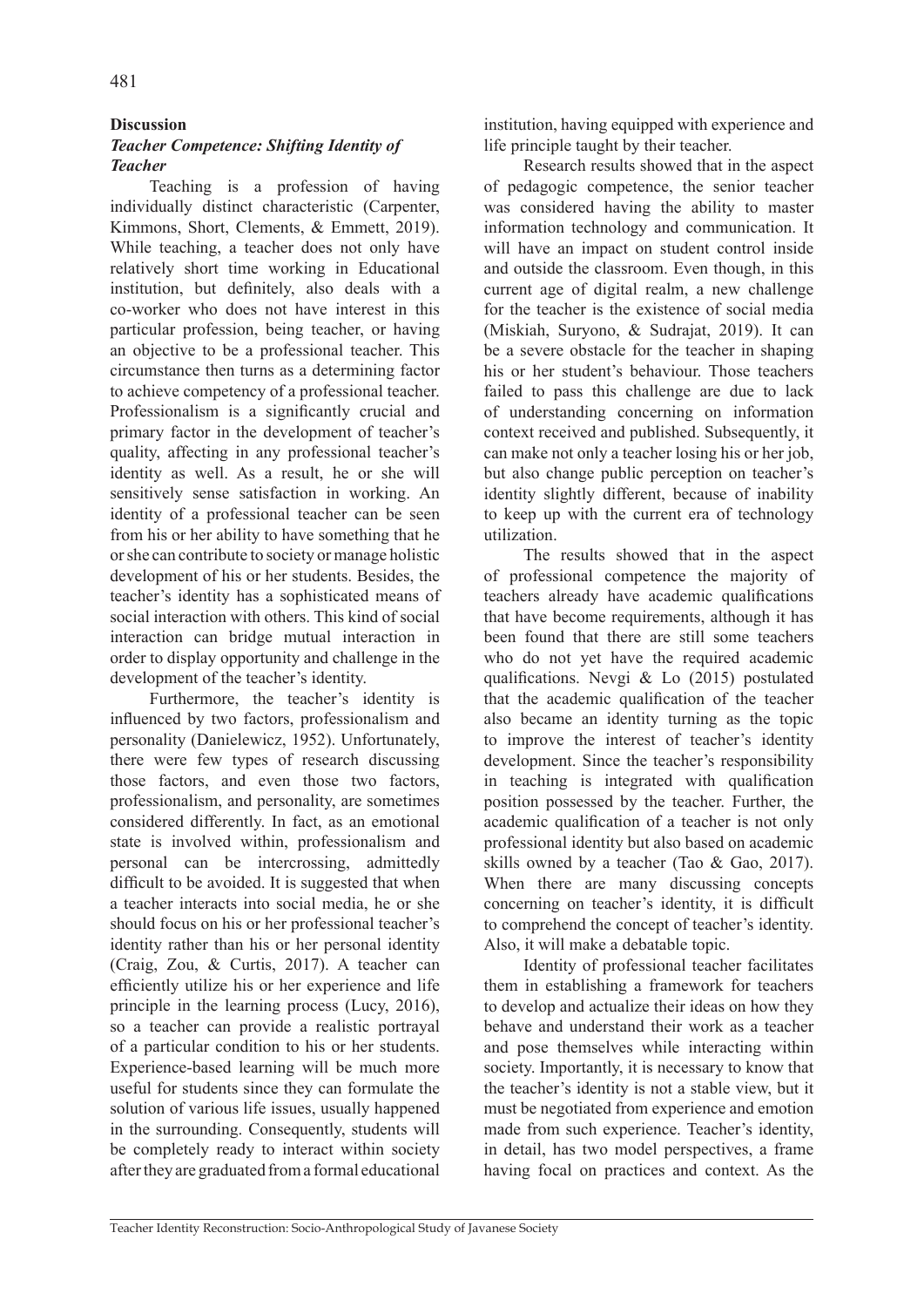model view is centered on practices, it covers on teacher's behaviour and teaching in the field, and this frame has also influence on mediation within context centered frame.

# *Teacher's Identity: Immersing into Teacher's Academic Qualification Shifting in Indonesia*

Under the Japanese colonialization, the educational pattern of prospectus Junior High School teacher applied by the Netherland had not changed. However, the name of HIK was changed into *Kweekschool Neuwe Stijl* (KNS), commonly known as *Kweekschool Gaya Baru*. In 1952, the government established PGSLP (Education for First Advanced School, or *Pendidikan Guru Sekolah Lanjutan Pertama*) as follow up the commencement of Governmental Regulation Number 41 of 1950 in conjunction with Temporary Constitution of the Republic of Indonesia Article 42. This existence of PGSLP was reinforced with Decree of Minister of Education and Culture Number 3493/Kab, dated on 19<sup>th</sup> January 1955. The establishment of PGSLP was aimed to meet the necessity of Junior High School teachers promptly during that period. Specifically, the task was to educate prospectus teachers of Junior High School within a short period, where the students were taken from Senior High School graduates, and this improved quality of Junior High School teachers, having a background of SGA. Duration of PGSLP education was one year. Nonetheless, started in 1958, it was changed into 2 (two) years in order to more improve the quality of prospectus teachers of Junior High School (Raihani & Sumintono, 2010).

While in 1960, the government planned to integrate PGSLP into IKIP/FKIP/STKIP, regularly implemented up to 1965. In fact, this integration was apparently just performed in 1966 and reinforced with Presidential Decree Number 319 of 1968. It took a long process for the integration of PGSLP into IKIP/FKIP/STKIP, just finished in 1978/1979. After merged into IKIP/FKIP/STKIP, the program was to produce prospectus teachers of Junior High School (SMP), well-known as Diploma Two (D-2). On its progress, qualification of Junior High School teachers was improved into Diploma Third (D-3), starting to be applied in 1994 pursuant to Decree of Minister of Education and Culture Number 0318/O/1994. D-3 equally pioneering program was commenced in 1992/1993 (Raihani & Sumintono, 2010).

Similar to Elementary School, this D-3 equalizing implementation for Junior High School teachers did not well-run, as expected. Meanwhile, teacher education for prospectus teachers of Senior High School had not gained attention in the first period of independence. It was reasonable since Senior High School still became "underdog", due to its limited numbers. Teachers were graduates of teacher education in the Colonial period, the Netherland and Japanese. To improve their competence, they were required to follow B-1 and B-2 Course, further acknowledged as "Specialist Teacher". Both B-1 and B-2 Courses were held until 1961, later on, merged into FKIP (Nielsen, 2006).

# *Reconstruction of Teacher's Identity: Socio-Anthropological Analysis*

Royal scholar of the Surakarta Palace, Raden Ngabehi Ranggawarsita, in his *Wirid Hidayat Jati*, wrote terms for the teacher to have the following abilities (Hartini, 2014), as follows: (1) able to speak in proper language; (2) able to present materials easily; (3) able to have good storytelling/articulation; (4) able to have expertise and skills; (5) smart in catching up "natural and era signs;" and (6) always having high memory ability. It is consistent with the results of the study that might make teacher as a person mastering structured and conceptualized science and precise science thinking, more creative and could reflect his/her activity.

In relation with his or her students, the teacher is always demanded to (1) compassionate to his or her students; personally, considered as his or her children or grandchildren; (2) patient in giving materials; (3) have a non-profit interest, excluding for the sake of students' advancement; (4) competent grasping students' intention; (5) not make students prejudicing; (6) not underestimate students; and (7) not over excel his or her smartness. It is consistent with the results of the study that might teacher having the ability to master students' characteristics based on the physical, moral, social, cultural, emotional, and intellectual aspect.

The view of traditional Javanese about the teacher, as previously mentioned, also exists in other ethnic groups in Indonesia (Towaf, 2016). In other words, the view of Indonesian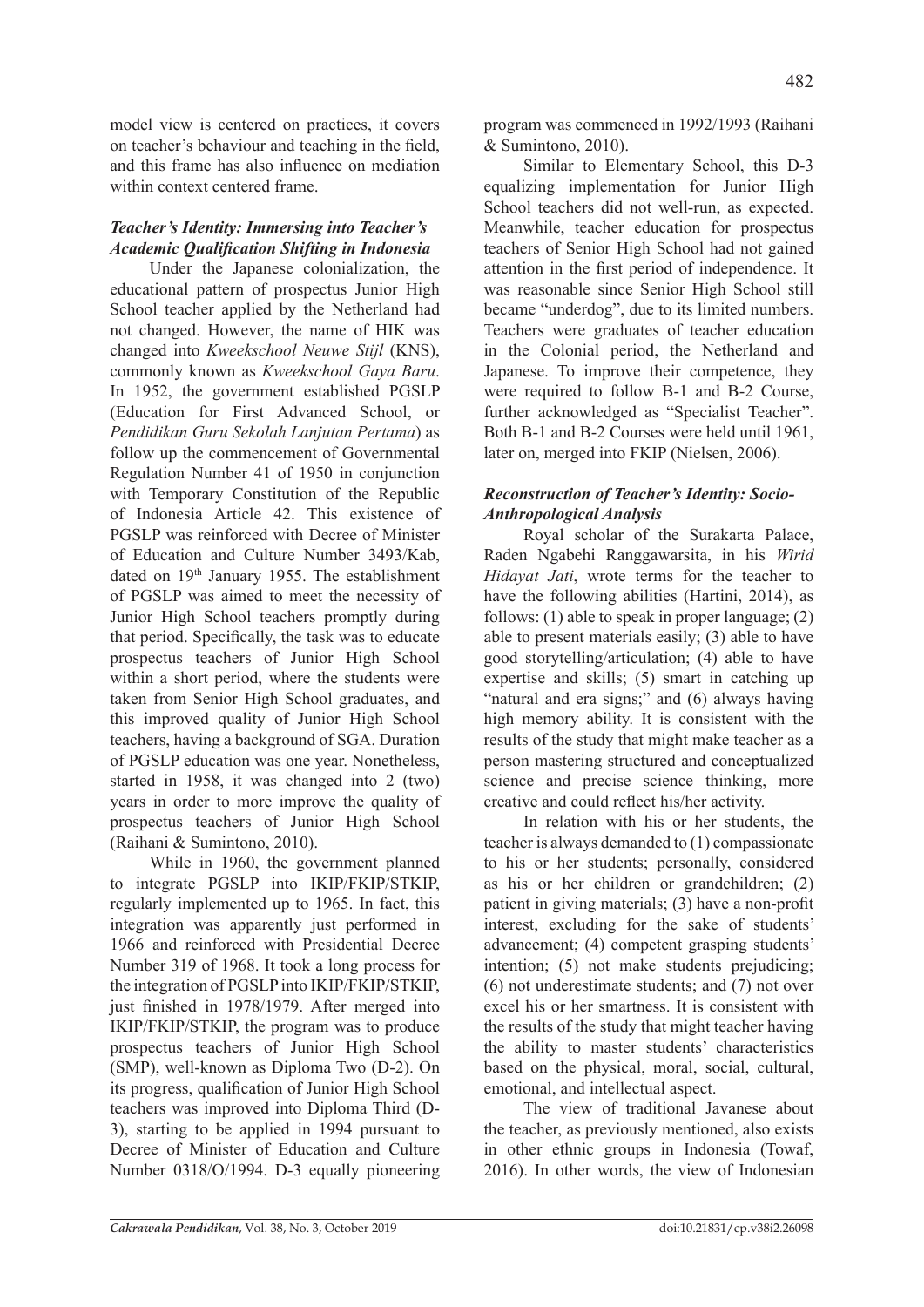concerning on teacher as a profession is wellrepresented from the perspective of traditional Javanese that a teacher is highly honorable personal and profession within Indonesia.

Further, in this digital age, socio-cultural view on teacher has dynamically shifted, but this profession is likely considered as an honorable and noble profession in public. It has happened since the teacher is a front guard in achieving national's objectives, enlightening the nation's life. It is believed that the teacher is the one who is responsible for "creating" smart people, whom some of it has been the founding fathers and leaders of this nation. As having a strategic role and position in the agent of change, the teacher is currently demanded to have qualification, competency, and professionalism.

Education system operated in a specific society can be admitted as it is able to actualize how knowledge and communication can conform with governing regulations existing in contemporary society (Voinea & Toader, 2014). When we can synchronize between knowledge and optimizing such regulations, it will directly affect to specifically role identity and teaching competency. Typically, the profession of a teacher is related to specific attribute received mostly from training profession system of teacher, such as projecting, managing, and organizing learning process. Additionally, the teacher should have skills to manage the classroom, to communicate clearly with either students, parents (custody), or co-workers. A planned learning process can also be well-realized and have active participation in perfecting learning process in order to provide innovation or new horizon in the education system.

Concerning on teacher's identity in the current age, Javanese sees that there is a necessity of education stressing on character building. Why does character building become an urgent task completed by an educator? It is that character building is an absolute issue, not only in school but also in the environment and social public. Hence, it is also affected by how professional teacher has the identity of an educator. Wahyuningsih (2018) argued that discovering noble values was an easy task since Indonesia was well-known as a nation highly upholding custom and cultural values. Those custom and cultural values can be internalized to the younger generation so that they have sufficient character building.

In this modern era, socio-societal anthropology approach has a shifting view in determining the profession of teacher. This profession is still deemed as a feasible profession to obtain appreciation since the teacher has a responsibility in the front line of achieving education objective. Even though this modern era provides ease in receiving information, it only gives a theory of which technology cannot provide a sufficiently complete representation of mores to students

Pardal, Neto, Martins, & Goncalves (2015) discussed transferring of knowledge to students for their career in the future. This knowledge was transferring comprised of their culture grounding why they are at school and why they study. This explanation provides an affirmation of the results of teacher competency research influences on life dynamics to represent experience and social issue for the teacher's identity. It is supported by the statement given by Javanese society trough interview that makes the teacher's identity becoming the front guard in achieving national education's objectives. Any students considering issues related to the societal environment makes him or her remembering that representation of social life can be taken as a phenomenon, providing them lessons since they can understand socio-cultural characters of Javanese.

Any discussion on the teacher's identity is an appealingly interesting topic (Araujo, et. al., 2018). The study of the teacher's role in understanding how teacher having skills to understand either past or present experience makes the teacher's identity becoming developed and widely broader within the pragmatic dimension of being a teacher. As a teacher, however, cannot be able to equalize and understand past and present condition, he or she still faces failure in collaboration to be a qualified teacher. It can happen because the teacher is like a network providing us quality so that it affects us on how we should behave in contemporary society.

Moreover, discussion of teacher's identity is framed within a study of teacher's education. The issue of identity having characteristics to produce a conceptual perspective on the teacher's experience is transformed into socioanthropology view. While, the significance of understanding identity shifting of teacher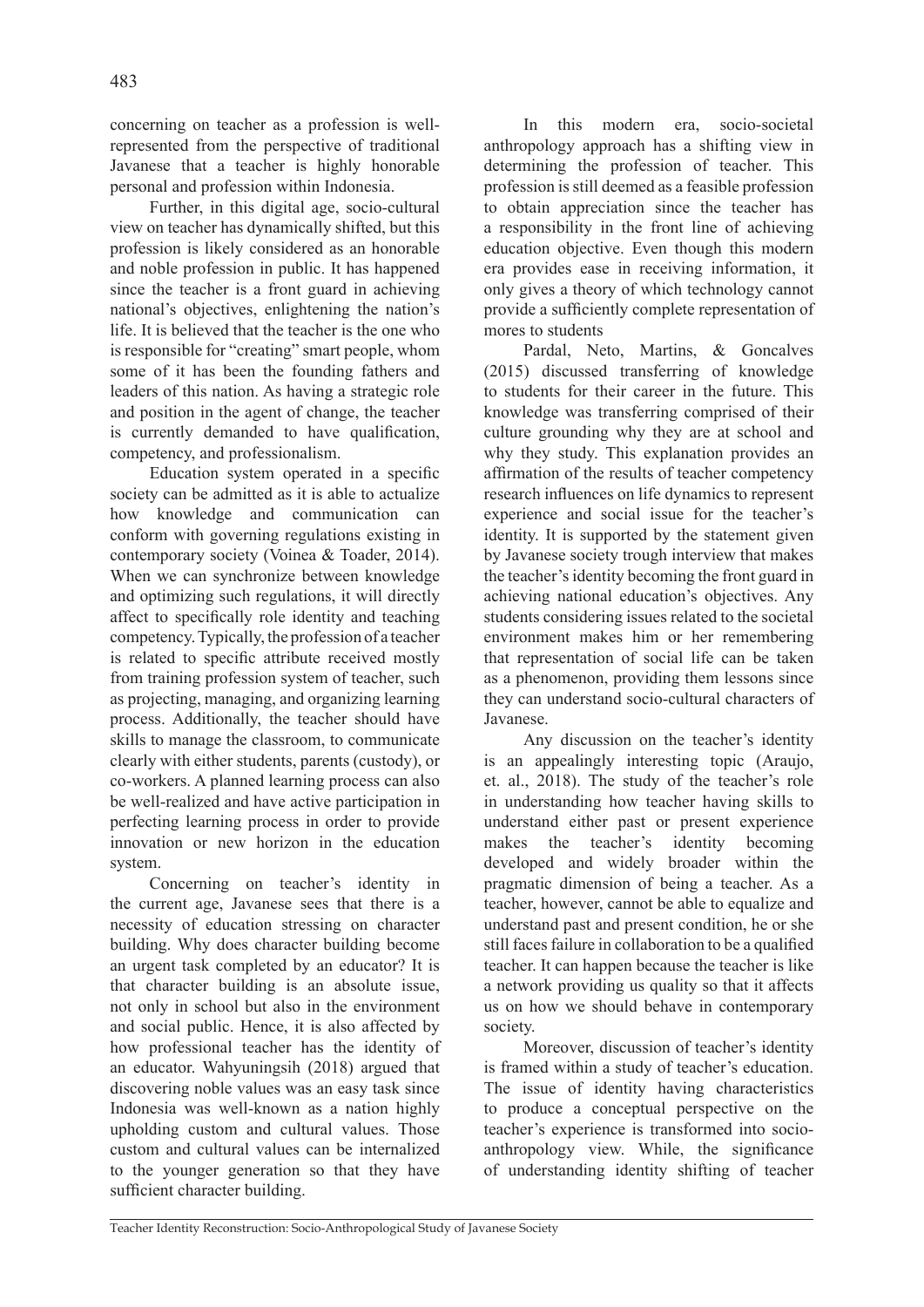directing to socio-cultural view under Javanese considers existing of progressive traditions, as follows: (1) tradition providing necessity for students and teachers to obtain experience and the teacher is able to explain in either general or specific within the education realm; (2) Progressive tradition makes transformation or development of teacher's knowledge in providing a definition, where the teacher does provide not only stagnant knowledge but also gives universal and global knowledge; (3) the tradition of the social critic is a tradition in which teacher practices knowledge that he or she has already possessed.

# *Being a Professional Teacher in the Javanese Views*

The results of the study have provided an overview of that a professional teacher is someone who always binds with his or her educational preparation to achieve identity objective in order to obtain critical skills in performing any assignment dealt with the Education system. Therefore, the slighter the education experience possessed by a teacher, the fewer the preparation planned by a teacher. In short, implicitly, he or she cannot be able to well-realized, or he or she will not dare to speak up any issue to his or her students. Additionally, it will affect the teacher's identity (Friesen & Besley, 2013).

Meanwhile, the most significant component of learning is that a teacher can develop his or her identity as a professional teacher. One of the developments, then, is through courses or training of teaching practice specifically on being a professional teacher (Ivanova & Ɨ, 2016). Indeed, such development of teacher's professional identity requires a long-term and sustainable process (Siuty, 2019), and it will happen within contextual management. In other words, learning is a process in shaping such identity

Explicitly, this discussion discusses on teacher's identity and holistic interest of meaning as being a teacher. By this, it is purposed to develop understandable professionalism, likely using the question as "Am I a teacher?" Being an educator, the teacher also has competency standard that can be graded as having professional competence of teacher and such identity obtained is formulated by the teacher's evaluation activity (Bradford & Braaten, 2018).

The evaluation activity is viewed from what material is presented by a teacher to student or how the teacher can pose him or herself as a mentor for his or her student. As the teacher has the competency of being teacher, identity received by the teacher is called a professional attitude. Linearly, interest will then rise as the passage of time since pressing level is given, such as emotional role, how the teacher supports his or her students, and how teacher performs his or her teaching. In practice, teaching still focuses on a tradition in which assessment is just focused on cognitive competency, without accompanied by affective and psychomotor. Nowadays, it shifts into current characteristic having experienced fundamental changes on teacher's identity compared with the previous identity.

Process experienced by the teacher develops leadership identity of the teacher is a leader and how such a process is experienced by the teacher to develop his or her professionalism being educator (Sinha & Hanuscin, 2017). Within the educational context, leadership still stresses on quality of the experienced teacher. Educator has a role as a leader in the class, and he or she must be able to manage physically and materially the class. Teacher's leadership in the class becomes one of the indicators of the teacher's identity. While the social identity of a teacher in playing his or her role shows his or her position within a specific group. They then refer to self-image to someone of whom he or she gives his or her perspective that such identity is someone's perception and it develops complexly in line with the response to either personal or group because of personal experience, social interaction, or feedback from others.

In addition, knowledge transmission is necessarily required in the learning function, but a teacher is requested to pose management skill of learning materials. It is aimed to achieve the conducive learning process (Peter, 2017). A teacher also further must actively participate in designing such a curriculum, a new role that can be done by a teacher to manage his or her class conveniently. This acceptance of a new role performed by the teacher has weakness spot where this process of new role acceptance depicts a soft psychological mechanism. The worrying issue is as a teacher feels that his or her self-image is at its lower point, and it can affect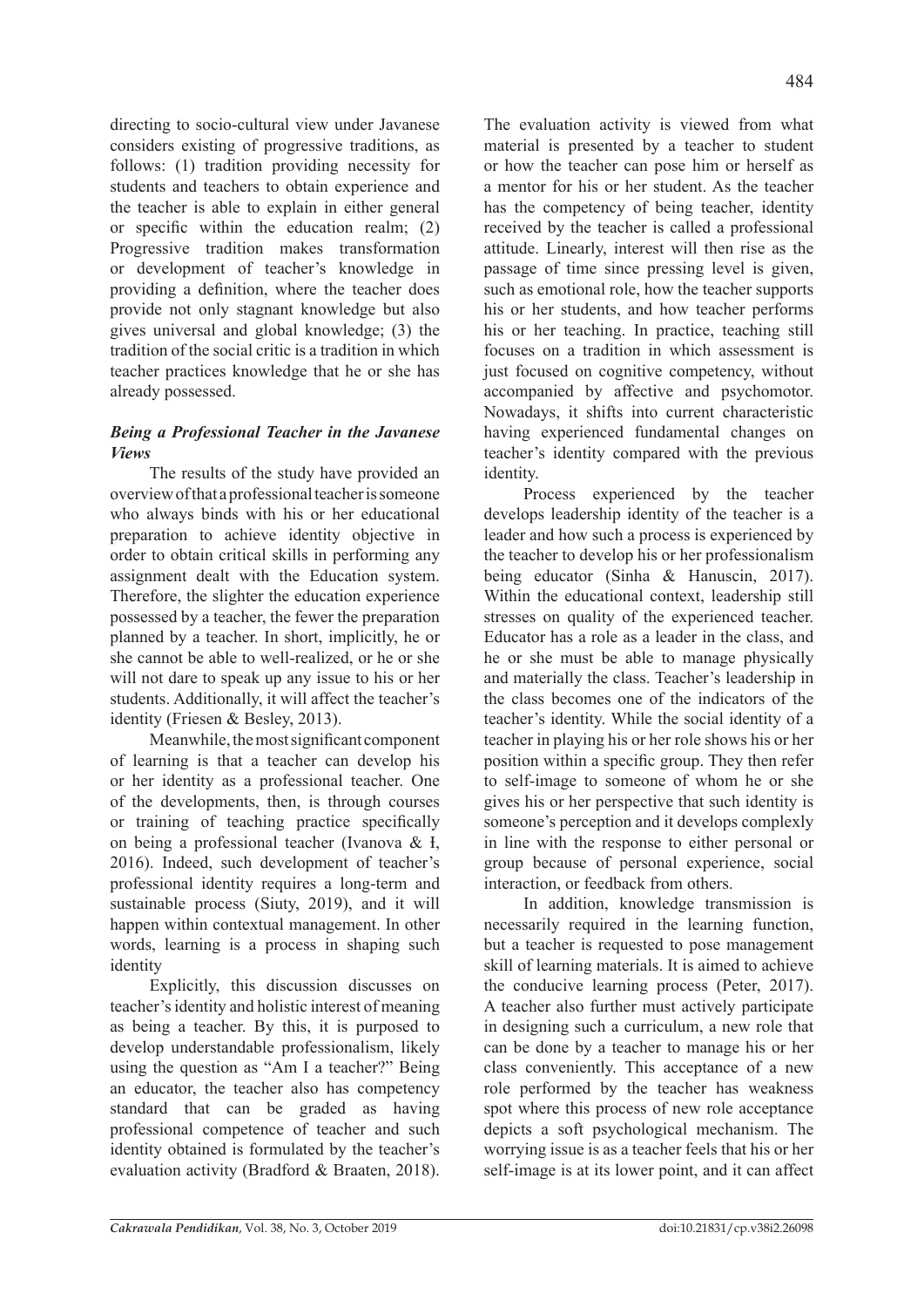his or her identity of the professional teacher. By considering that teacher should have a professional identity, all required aspects within the educational institution are significantly known and comprehended so that it can establish the fundamental condition to achieve successful and evolutive teacher.

Teacher's identity in term of the social interaction may be connected to the story and social context (Pardal, et. al., 2015). The results of the study have provided an overview of that Javanese society has a perception or view where this kind of profession is not the essence of a specific characteristic, but it is entity dynamically evolved and experienced reconstruction process taken place sustainably. A lively dynamic process provides a sign to the owner of the identity to accelerate his or her interest, and his or her involvement takes place within a specific social, political, and cultural aspect. Shortly, it means that a teacher or an educator is able to trace ongoing dynamic development, such as equalizing himself or herself with technology but maintaining his or her professionalism as a teacher and keeping his or her teacher's identity. Characteristic of the teacher's identity is not easy to be articulated since it has several factors; one of it is stressing on role possessed by a specific profession. Following factor is work issue in the educational realm having a position to be deemed and hold within society.

Shahri (2018) explained that, in this perspective, socio-anthropological understanding of teacher's identity is higher mentally representative function, and this mental informs human behaviour. Such comprehension then attaches to emotion and is informed by attitude, and it is interpreted by teacher/student. This embedded emotional comprehension is because of representing a relatively complex sense of thinking so that it can obtain respond in the form of behaviour. Identity aspect possessed by a teacher has a socio-anthropological frame that requires the role of cultural means. The cultural means used here is taken from social interaction from the Javanese to mediate in providing the label of professional identity. Primarily, under socio-anthropological view, teacher's identity is considered having the ability to provide guidance to control emotion and formulation of such emotion that can be shaped with practices of the teacher in order to gain the professional identity of the teacher.

Identity development is not independently self-created, but it requires a continuous process (Yuan & Mak, 2018). Being an individual having identity and predicate under specific profession must be an active agent. However, when an identity is formed among society, basically having perspective on such identity, the movement performed provides effects in the following perspectives (Reeves, 2018). The teacher has many tasks concerning his or her identity in teaching on either social, social ethics, or ideology heterogeneously under different opinions.

The teacher is a dynamic and varied profession (Sardabi, et. al., 2018). This means that the teacher is profession performed by an individual having a character in line with developing era and different and diverse characters. Teacher's identity in achieving professional predicate will face a solid wall as teachers cannot rely on their rationale in logical thinking, or they are more stressing on their emotional state than their logic.

Specifically, the Javanese highly uphold teacher's identity since the teacher, in Javanese's concept, is the center of achieving enlightening nation's life. This concept is undoubtedly similar to the perception of existing ethnic groups in Indonesia. The view of the teacher's identity is well-represented from the Javanese arguing that teacher is a profession requiring role model characteristic and having an honorable status for Indonesia. Therefore, the teacher is highly demanded to have qualification, competency, standard, and professionalism so that he or she will be not out of date. Any teacher performing his or her responsibility as an educator sometimes deals with a difficult task and does not receive proper appreciation equal with his or her tasks and position.

Once students' quality in the education system is lack, the education system in Indonesia will be questioned. As a consequence, the teacher is the one who is responsible for the low-grade education in Indonesia. A reason is that a teacher considerably has a significant role in education (Shodiq, Syamsudin, Madjid, & Alam, 2019). The education quality of Indonesia is viewed from education reality where many teachers cannot meet qualification standard and competency as an educator. Following factor is teachers' welfare ignored by the government.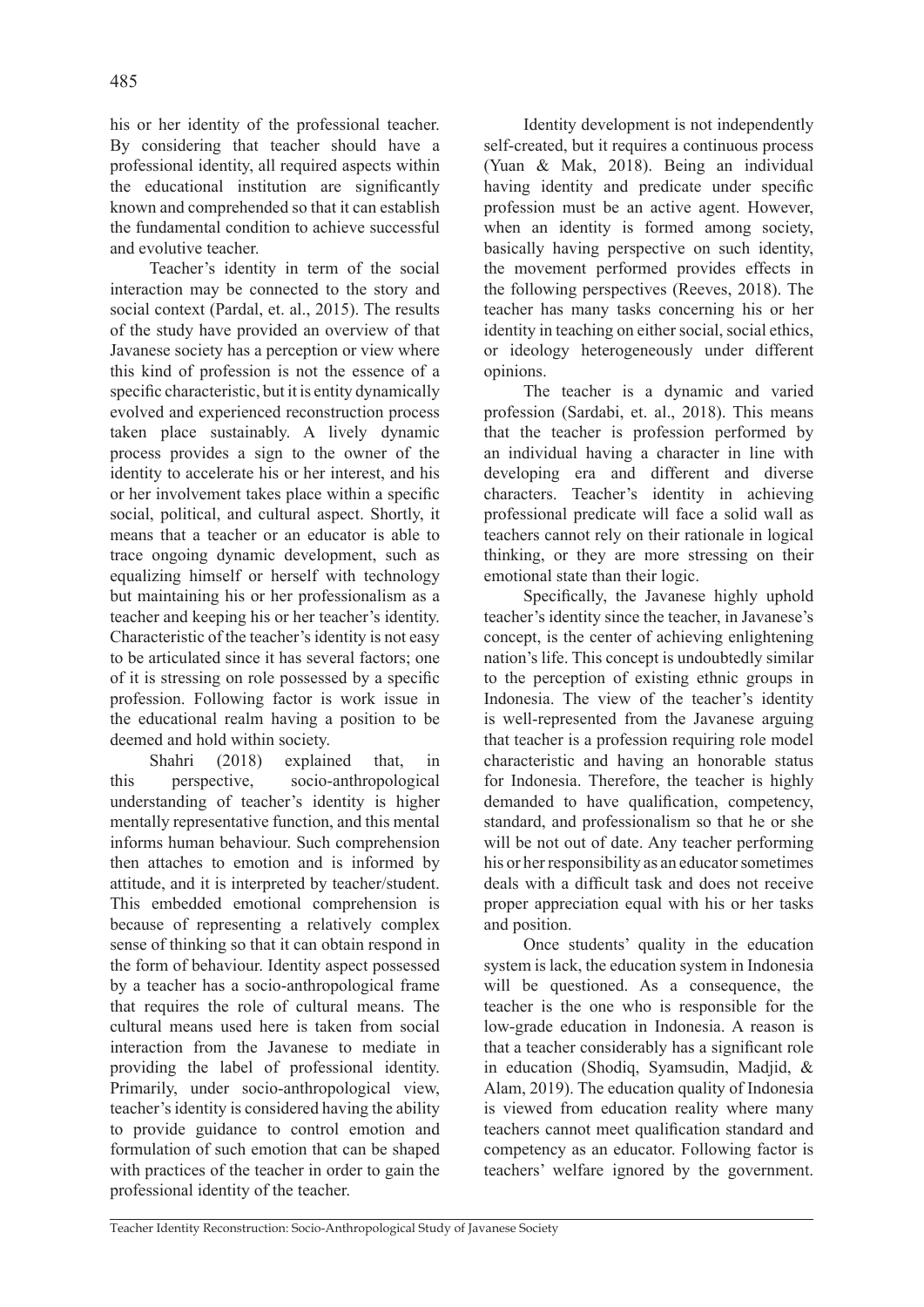Contrastingly, a teacher must perform his or her task, but, on other sides, the teacher is still insecure about his or her life. According to such reality, teacher's quality and welfare must be seriously considered in order to find a solution in settling down the education quality of Indonesia.

Arvaja (2016) said that some issues were possessing unique discussing topic on how this current view on identity. The question is that as identity continuously evolves and develops, how can someone maintain his or her identity in a longterm period? In his answer, Arvaja suggested that we had to consider what type of attitude we could take in the globalization concerning the concept of identity. One of them was a dialogic approach. It is an approach that we can take as a reference in dealing with identity maintenance as a teacher. Mainly, it combines past and present attitude and views identity context as an integral part while we live in a social environment, and it also affects on inter-personal equilibrium. The dialogic approach can make shifting identity itself as it receives a response on confident social structure with teacher dealt.

Burgess (2016) summarized research derived from Australia on the ways of a teacher in cultivating knowledge, such as through cultural knowledge and their direct experience in daily life. This definition discussed in the context of society's cultural knowledge and direct experience so that identity turned as a significant discussion on how the identity of teachers and students became cultural being.

In addition, teacher as profession results popular appeal to provide a depiction of the importance of teacher's teaching identity development (Luttenberg, Imants, & Veen, 2013). This identity can be aimed to build positive stigma of society in understanding teacher's identity since it will result in the output having qualified experience and able to realize in real practice (Zoch, Myers, Lambert, & Vetter, 2016). Education, further, has no neutral space to resist technology utilization in education, mainly in the learning process. The emerging of negative view and thinking from the Javanese concerning students' character and achievement is decreasing gradually. One of the factors that can be done is by a social justice approach that can minimize dichotomy between rhetoric and pluralism education.

A relation between identity and education of teacher on social justice received should obtain consideration since the teacher's identity, and social justice has uncertain aspects (Boylan & Woolsey, 2015). Teacher's education requires responsibility as teachers negotiate their relation on the social response they received. Meanwhile, the social view of the Javanese having custom and cultural values considers that teacher is a profession that is feasible to be appreciated determines on how society's view on identity successfully portrayed with the relation of a teacher with the position of teacher in a relatively stable social environment. The society's view on understanding of relatively stable identity also determines how the teaching from a professional teacher in direct counseling or by practice. In Javanese's context, the teacher's identity becomes consideration obtaining two theoretical perspectives, mixing multiplicity of uncertainty related to identity, potentially settling the social gap.

# **CONCLUSION**

Teaching is social, cultural, mores, and knowledge practice, specifically discussing not only instrumental education but also practical and direct interaction. The disruption, or massive and rapid changes, evidently penetrates the education sector broadly and teacher's profession specifically. Some say that the teacher supposedly becomes the center in education, but others assume that teacher's identity has been replaced by widely developed technology. Then, current education demands educators to upgrade their knowledge to stand themselves as the center of knowledge and source of information for their students, so that students can place positive perspective against education and teacher's identity. Public's view on teacher's identity is due to the massive development of and rapid penetration of technology into the education system, so, as a consequence, educators should be able to have technological skills. However, even though technological development provides borderless and accessible contact in obtaining information, it cannot replace the cultural point of view of the Javanese regarding identity and profession of teacher, which has notable and honorable status in society and been the front guard in achieving the national education to enlighten nation's life.

For the Javanese, the teacher is a valuable and feasible profession to obtain appreciation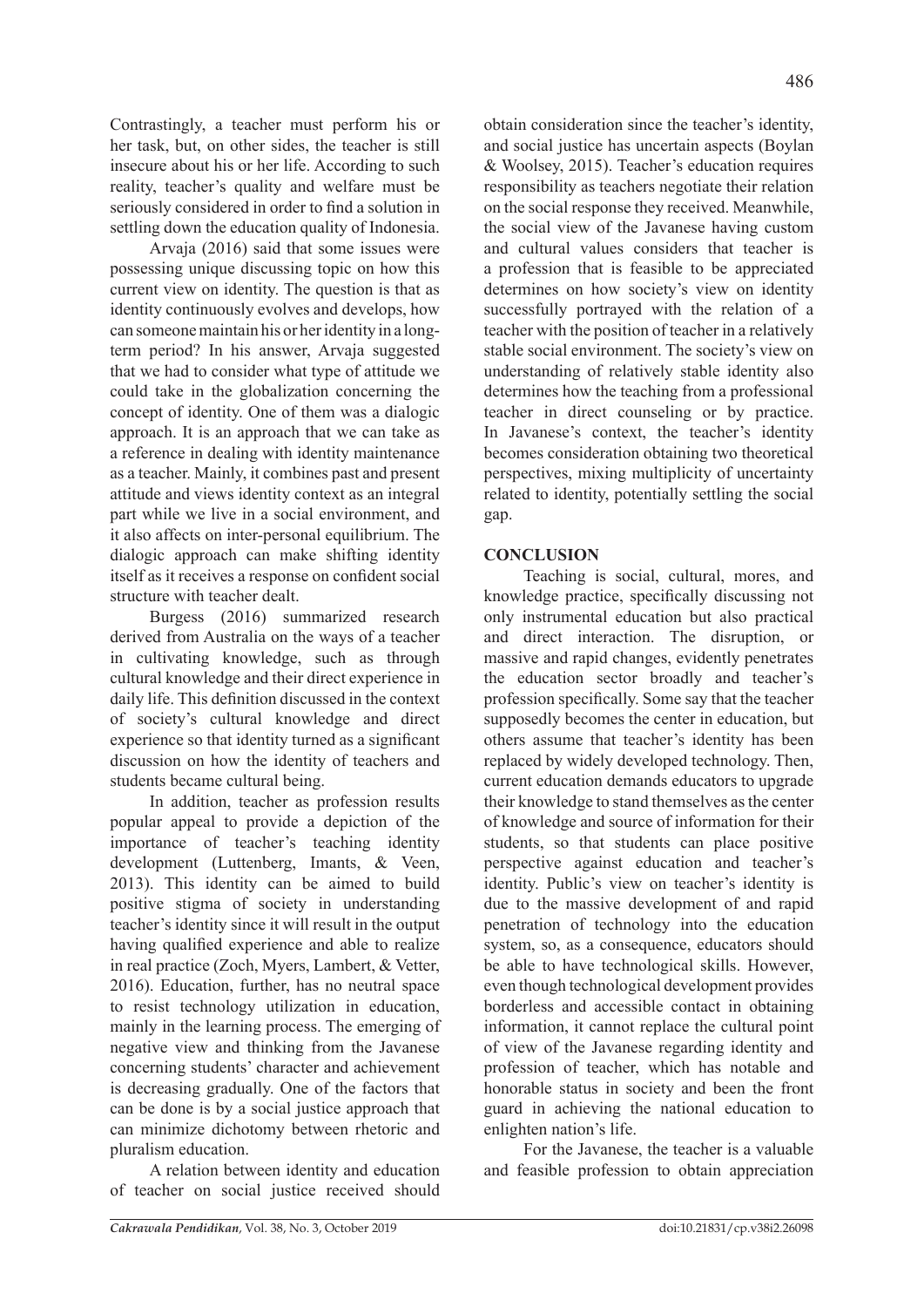since the teacher provides learning process for students personally and emotionally. Though there is endless and accessible information, it is merely text and theoretical knowledge. Contrarily, the teacher provides real experience and example of education rather than technology, such as moral lessons and character building.

### **REFERENCES**

- Akkerman, S. F., & Meijer, P. C. (2011). A Dialogical Approach to Conceptualizing Teacher Identity. *Teaching and Teacher Education: An International Journal of Research and Studies*, *27*(2), 308- 319. doi:10.1016/j.tate.2010.08.013.
- Araujo, L. De, Rodrigues, D., Pietri, E. De, & Santiago, H. (2018). The role of experienced teachers in the development of pre-service language teachers' professional identity: Revisiting school memories and constructing future teacher selves. *International Journal of Educational Research*, *88*(1), 146–155. doi:10.1016/j.ijer.2018.02.002.
- Arvaja, M. (2016). Building teacher identity through the process of positioning. *Teaching and Teacher Education*, *59*(3), 392–402. doi:10.1016/j.tate.2016.07.024.
- Avidov-ungar, O., & Forkosh-baruch, A. (2018). Professional identity of teacher educators in the digital era in light of demands of pedagogical innovation. *Teaching and Teacher Education*, *73*(2), 183–191. doi:10.1016/j.tate.2018.03.017.
- Boylan, M., & Woolsey, I. (2015). Teacher education for social justice: Mapping identity spaces. *Teaching and Teacher Education*, *46*(1), 62–71. doi:10.1016/j. tate.2014.10.007.
- Bradford, C., & Braaten, M. (2018). Teacher evaluation and the demoralization of teachers. *Teaching and Teacher Education*, *75*(1), 49–59. doi:10.1016/j. tate.2018.05.017
- Brown, R. & Heck, D. (2018). The construction of teacher identity in an alternative education context.*Teaching and Teacher Education: An International Journal of Research and Studies, 76*(1), 50-57. doi:10.1016/j.tate.2018.08.007.
- Burgess, C. (2016). Conceptualising a pedagogical cultural identity through the narrative construction of early career Aboriginal teachers' professional identities. *Teaching and Teacher Education*, *58*(1), 109–118. doi:10.1016/j. tate.2016.04.007.
- Carpenter, J. P., Kimmons, R., Short, C. R., Clements, K., & Emmett, M. (2019). Teacher identity and crossing the professional-personal divide on twitter. *Teaching and Teacher Education*, *81*(1), 1–12. doi:10.1016/j.tate.2019.01.011.
- Craig, C. J., Zou, Y., & Curtis, G. (2017). Learning, culture and social interaction the developing knowledge and identity of an Asian-American teacher: The influence of a China study abroad experience. *Learning, Culture and Social Interaction*, *17*(2), 1–20. doi:10.1016/j. lcsi.2017.09.002.
- Danielewicz, J. (1952). *Teachingselves: Identity, pedagogy, and teacher education*. New York: State University of New York Press Albany. doi:0791450031, 9780791450031.
- Ellahi, R. M., Khan, M. U. A., & Shah, A. (2019). Redesigning curriculum in line with industry 4.0. *Procedia Computer Science*, *151*(4), 699–708. doi:10.1016/j. procs.2019.04.093.
- Friesen, M. D., & Besley, S. C. (2013). Teacher identity development in the first year of teacher education: A developmental and social psychological perspective. *Teaching and Teacher Education*, *36*(1), 23–32. doi:10.1016/j.tate.2013.06.005.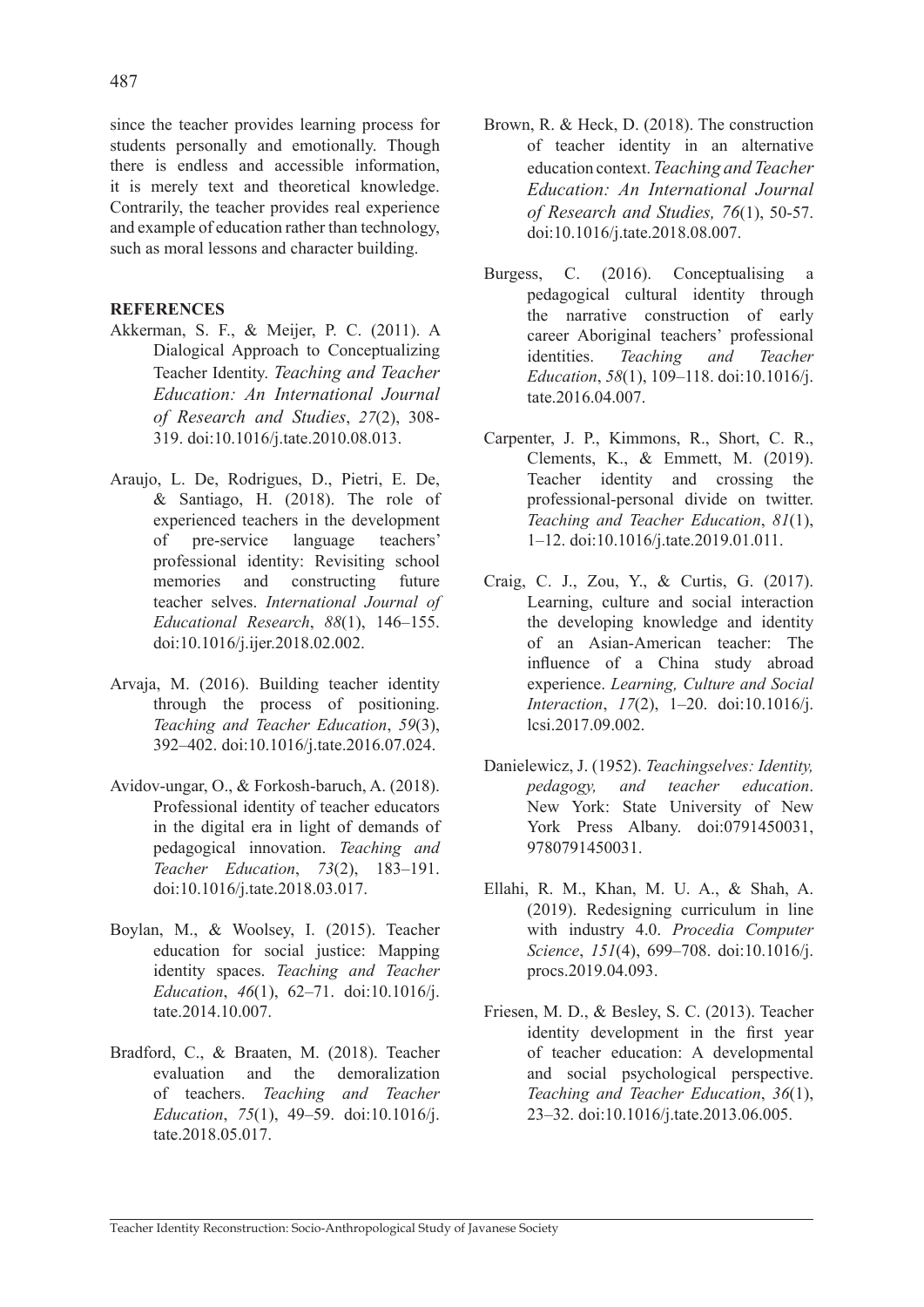- Hartini. (2014). Character education values of female characters in Serat Candra Rini. *Jurnal Melayu*, *12*(1), 44–50.
- Ivanova, I., & Skara-MincLne, R.. (2016). Development of professional identity during teacher's practice, *Procedia - Social and Behavioral Sciences, 232*(3), 529– 536. doi:10.1016/j.sbspro.2016.10.073.
- Lucy, A. (2016). *Studying science teacher identity theoretical, methodological and empirical explorations* (30<sup>th</sup> ed.). Rotterdam: Sense Publishers. doi:978-94-6300-528-9, 978- 94-6300-377-3, 978-94-6300-378-0.
- Luttenberg, J., Imants, J., & Van Veen. K. (2013). Reform as ongoing positioning process: The positioning of a teacher in the context of reform. *Teachers and Teaching: Theory and Practice*, *19*(3), 293–310. doi:10.108 0/13540602.2012.754161.
- Miles, M. B., Huberman, M., Saldana, J. (2014). *Qualitative data analysis: A method sourcebook* (3rd ed.). Los Angeles: SAGE Publications.
- Miskiah, Suryono, Y., & Sudrajat, A. (2019). Integration of information and comunication technology. *Cakrawala Pendidikan*, *38*(1), 130–140. doi:10.21831/cp.v38i1.23439.
- Nevgi, A., & Lo, E. (2015). Studies in educational evaluation the development of academics' teacher identity: Enhancing reflection and task perception through a university teacher development programme. *Studies in Educational Evaluation, 46*(1)*, 53-60,*  doi:10.1016/j.stueduc.2015.01.003.
- Nielsen, A.P. (2006). Understanding dynamic capabilities through knowledge management. *Journal of Knowledge Management*, *10*(4), 59-71. doi:10.1108/13673270610679363.
- Pardal, L., Neto-mendes, A., Martins, A., & Goncalves, M. (2015). Identities and structure of teacher's work: a

representation. *Procedia-Social and Behavioral Sciences*, *185*(1), 165–171. doi:10.1016/j.sbspro.2015.03.394.

- Peter, G. (2017). Developing teacher identity through diversity. *Journal of Education for Teaching*, *43*(1), 1–2. doi:10.1080/02 607476.2016.1262993.
- Raihani, R. & Sumintono, B. (2010). Teacher Education in Indonesia: Development and Challenges. In K. G. Karras, & C. C. Wolhuter (Eds.), *International Handbook on Teacher Education Worldwide* (pp. 181- 197). Athens, Greece: Atrapos editions.
- Reeves, J. (2018). Teacher identity work in neoliberal schooling spaces. *Teaching and Teacher Education*, *72*(1), 98–106. doi:10.1016/j.tate.2018.03.002.
- RoI. Law 2005 No. 14, Teacher and Lecturer.
- Sardabi, N., Biria, R., & Golestan, A. A. (2018). Reshaping teacher professional identity through critical pedagogyinformed teacher education. *International Journal of Instruction*, *11*(3), 617–634. doi:10.12973/iji.2018.11342a.
- Schutz, P. A., Francis, D. C., & Hong, J. (Eds.). (2018). *Research on teacher identity mapping challenges and innovations*. Cham, Switzerland: Springer. doi:10.1007/978-3-319-93836-3
- Shahri, M. N. N. (2018). The development of teacher identity, emotions and practice: Before and after graduation from an MA TESOL program, *System*, 78(November), 91-103. doi:10.1016/j. system.2018.08.003.
- Shodiq, S. F., Syamsudin, Madjid, A., & Alam, N. A. R. (2019). Towards better management of private education in Indonesia: Lessons learned from Muhammadiyah Schools. *Humanities and Social Sciences Reviews*, *7*(2), 146–155. doi:10.18510/ hssr.2019.7215.